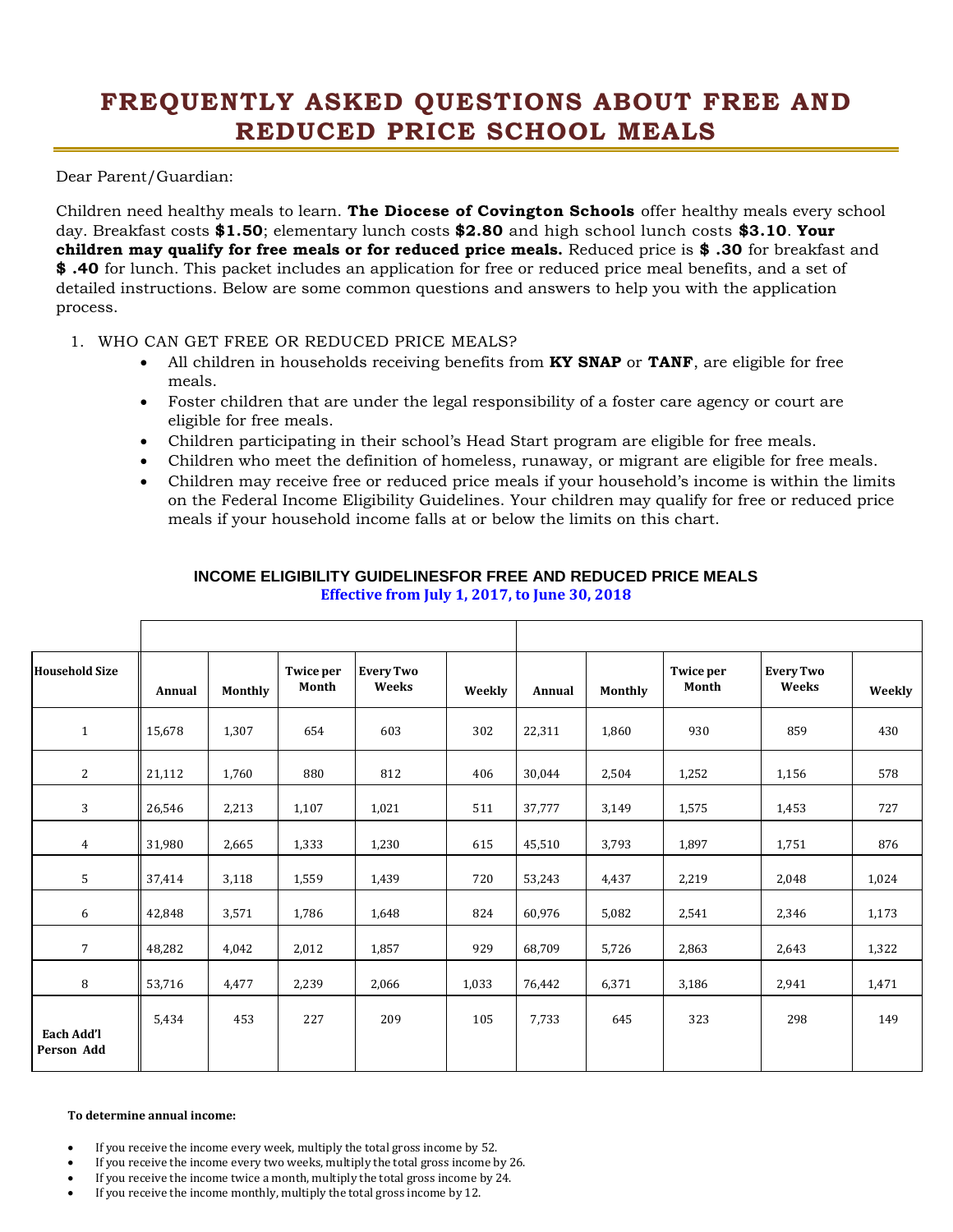- 2. HOW DO I KNOW IF MY CHILDREN QUALIFY AS HOMELESS, MIGRANT, OR RUNAWAY? Do the members of your household lack a permanent address? Are you staying together in a shelter, hotel, or other temporary housing arrangement? Does your family relocate on a seasonal basis? Are any children living with you who have chosen to leave their prior family or household? If you believe children in your household meet these descriptions and haven't been told your children will get free meals, please call or e-mail Catholic Charities at 859-851-8974 or info@covingtoncharities.org**.**
- 3. DO I NEED TO FILL OUT AN APPLICATION FOR EACH CHILD? No. *Use one Free and Reduced Price School Meals Application for all students in your household.* We cannot approve an application that is not complete, so be sure to fill out all required information. Return the completed application to: **Jackie Kaiser, 1125 Madison Avenue, Covington, KY 41011 or jkaiser@covdio.org**.
- 4. SHOULD I FILL OUT AN APPLICATION IF I RECEIVED A LETTER THIS SCHOOL YEAR SAYING MY CHILDREN ARE ALREADY APPROVED FOR FREE MEALS? No, but please read the letter you got carefully and follow the instructions. If any children in your household were missing from your eligibility notification, contact **Jackie Kaiser, 1125 Madison Avenue, Covington, KY 41011, 859-392-1500 or jkaiser@covdio.org** immediately.
- 5. CAN I APPLY ONLINE? Yes! You are encouraged to complete an online application instead of a paper application if you are able. The online application has the same requirements and will ask you for the same information as the paper application. Visit **www.lunchapplication.com** to begin or to learn more about the online application process. Contact **Jackie Kaiser, 1125 Madison Avenue, Covington, KY 41011, 859-392-1500 or jkaiser@covdio.org** if you have any questions about the online application.
- 6. MY CHILD'S APPLICATION WAS APPROVED LAST YEAR. DO I NEED TO FILL OUT A NEW ONE? **Yes**. Your child's application is only good for that school year and for the first few days of this school year. You must send in a new application unless the school told you that your child is eligible for the new school year.
- 7. I GET WIC. CAN MY CHILDREN GET FREE MEALS? Children in households participating in WIC may be eligible for free or reduced price meals. Please send in an application.
- 8. WILL THE INFORMATION I GIVE BE CHECKED? Yes. We may also ask you to send written proof of the household income you report.
- 9. IF I DON'T QUALIFY NOW, MAY I APPLY LATER? Yes, you may apply at any time during the school year. For example, children with a parent or guardian who becomes unemployed may become eligible for free and reduced price meals if the household income drops below the income limit.
- 10. WHAT IF I DISAGREE WITH THE SCHOOL'S DECISION ABOUT MY APPLICATION? You should talk to school officials. You also may ask for a hearing by calling or writing to: **Mr. Michael Clines, Superintendent, 1125 Madison Avenue, Covington, KY 41011, 859-392-1500 or mclines@covdio.org***.*
- 11. MAY I APPLY IF SOMEONE IN MY HOUSEHOLD IS NOT A U.S. CITIZEN? Yes. You, your children, or other household members do not have to be U.S. citizens to apply for free or reduced price meals.
- 12. WHAT IF MY INCOME IS NOT ALWAYS THE SAME? List the amount that you normally receive. For example, if you normally make \$1000 each month, but you missed some work last month and only made \$900, put down that you made \$1000 per month. If you normally get overtime, include it, but do not include it if you only work overtime sometimes. If you have lost a job or had your hours or wages reduced, use your current income.
- 13. WHAT IF SOME HOUSEHOLD MEMBERS HAVE NO INCOME TO REPORT? Household members may not receive some types of income we ask you to report on the application, or may not receive income at